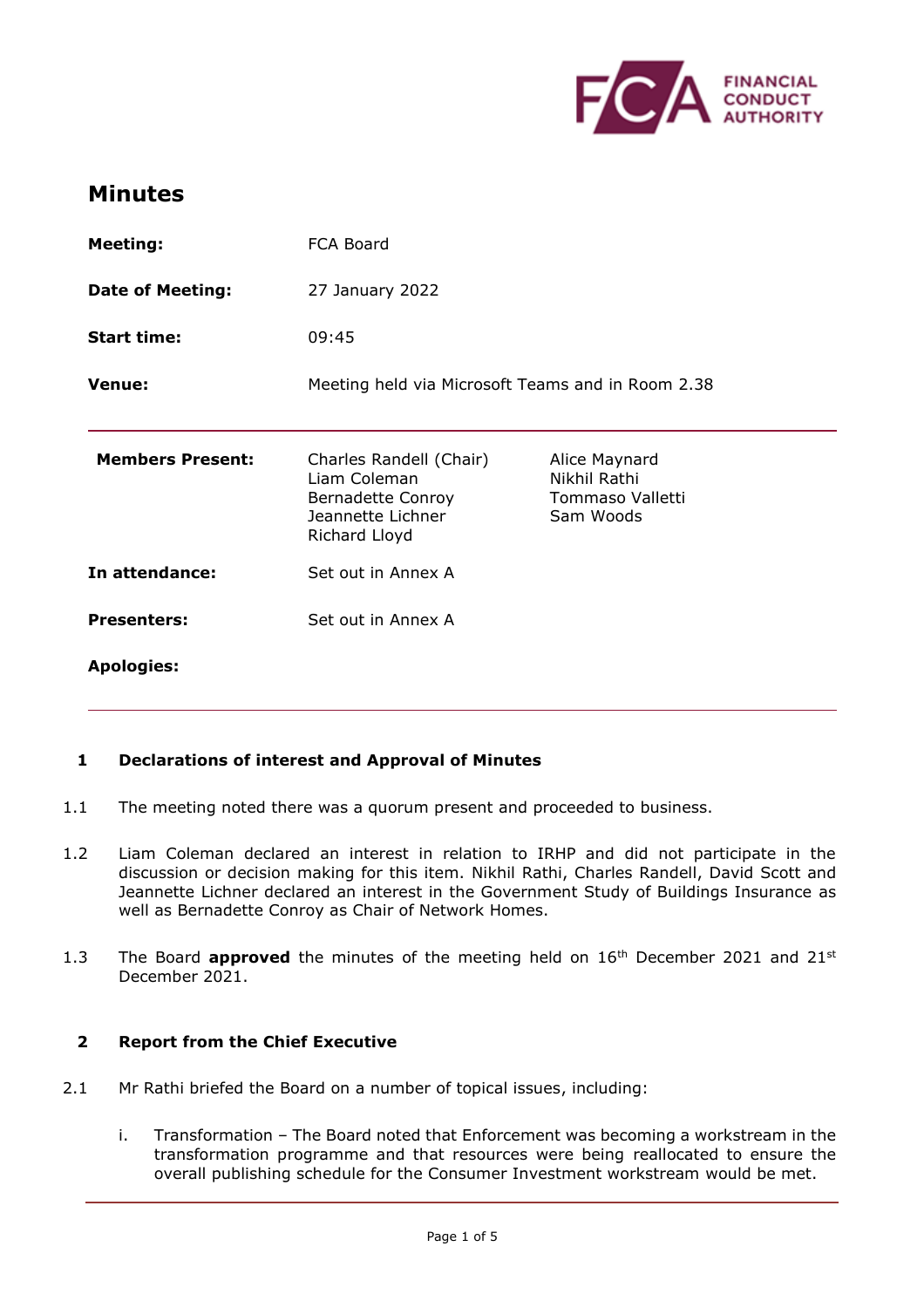- ii. Investment Harm Campaign The Board sought assurance on the financial data for the Investment Harm Campaign and noted that the level of spend reported was expected for this point in the year and that this was a multi-year campaign.
- iii. Business planning The Board noted that there was a planning issue across the programme of planned work to consider for the coming business plan where funds had been approved at the start of the year and then the plans had not been fully executed in this financial year. The Board were assured that the funds would be spent in the next financial year and that the executive team had been rigorous about holding senior colleagues to account during business planning discussions. The Board noted that a number of projects had been paused due to the impact of the pandemic and that this year's business plan would reflect the change of pace and the tracking of project capabilities to record where delays or rescheduling/reprioritisation occur and what the root causes of those are.
- iv. Online Safety Bill The Board noted there were still significant concerns around consumer protection and online scams, including scam promotions through TikTok and Instagram. ScamSmart was the primary consumer campaign and the FCA had been exploring opportunities to reduce paid for scam advertising and restrict financial promotions to firms authorised by the FCA, as well as increasing consumer education. Board members noted that online businesses still needed to demonstrate that the policies across their different business areas (e.g. Google Search and YouTube, or Facebook and Instagram) provided similar levels of protection.
- v. FS Register The Board was advised that the Financial Services Register still contained a number of firms under the Temporary Permissions Regime and that refusal notices would start to be sent out by the end of February 2022 in cases where those firms were not meeting the relevant standards. Work was being done to ensure that there would be signposting within the register that would direct consumers to places where additional detail on particular products can be found. The InvestSmart website was the first iteration of this which highlights the risks of products as well as directing people to the register.
- vi. Funeral Plans The Board discussed progress on funeral plans and agreed the Board Risk Committee would have a more detailed discussion about the impact of authorisation decisions on consumers.
- vii. Crypto The Board noted ongoing work on cryptoassets and agreed to have a further discussion about the FCA's approach to consumer harm in high-risk investments.

## **3 Monthly Reports from the Independent Panels**

3.1 The Board **noted** the reports from the Independent Panels and, in particular, that many of the Panels had highlighted the impact of the economic crisis and the volume of change that the FCA was driving in the industry. The Board were keen to ensure that the FCA engaged with providers to ensure there were no unnecessary barriers to consumers getting debt advice. It also noted the risk that if the consumer credit market did not respond with more affordable lending solutions, this could result in consumers seeking higher risk or unregulated options. The Executive advised that there would be an uplift in supervision capacity to address the concerns raised.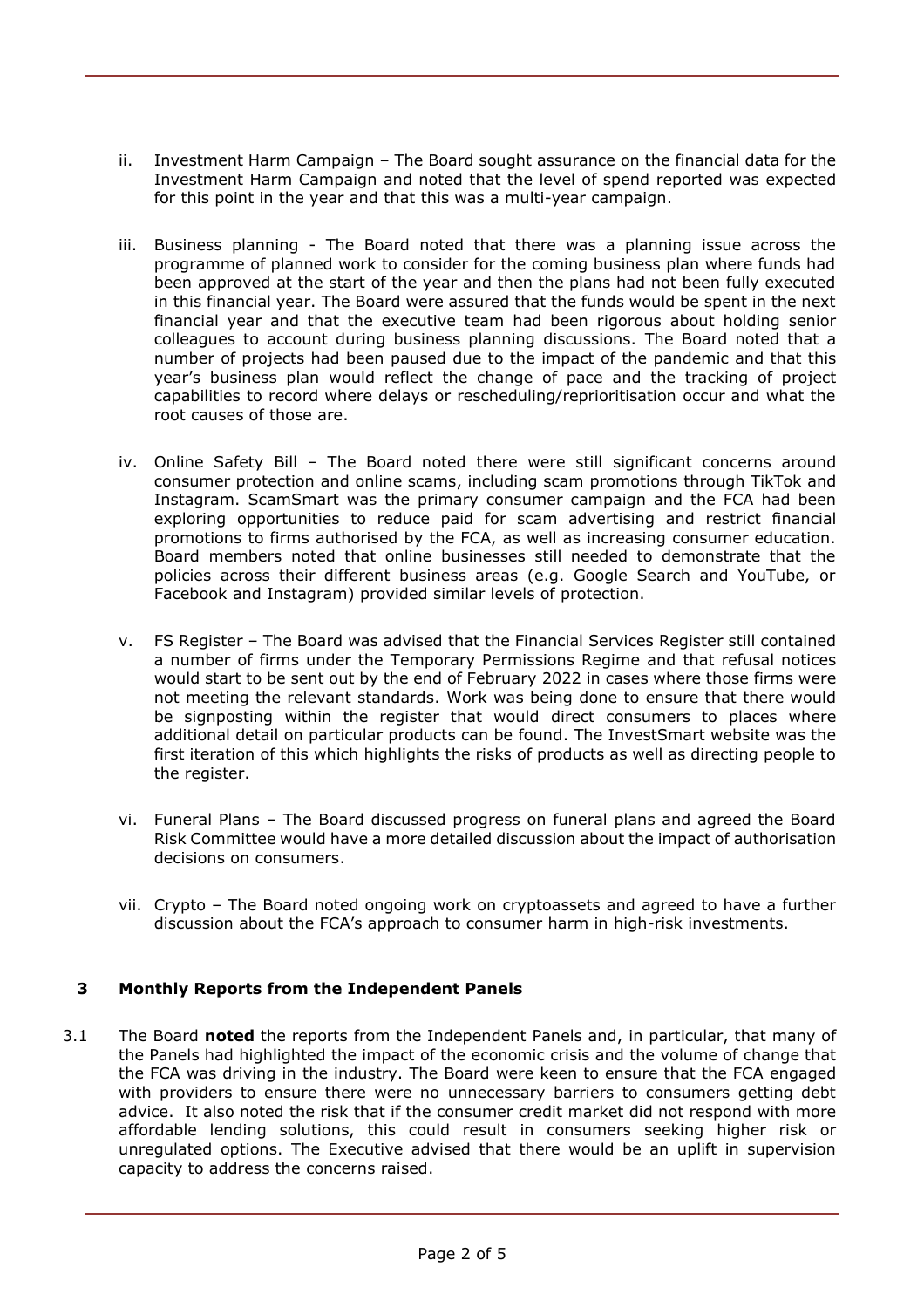3.2 The Board discussed the FCA Practitioner Panel's Chairs' letter dated 21<sup>st</sup> December 2021 to Charles Randell and Nikhil Rathi reporting on the Panel's engagement with trade bodies and the Trade Bodies' Roundtable event that took place on 1 December 2021. It was noted that as the FCA moved towards more normal working in 2022/23 as the pandemic receded, there would be an opportunity for the senior leadership to increase stakeholder engagement, including with consumer and industry representatives.

## **4 Wanda Goldwag (Consumer Panel Chair)**

- 4.1 The Chairman thanked Ms Goldwag for the energy she had brought to the Consumer Panel Chair role over the last few years and noted the significant value gained from many discussions with her and the Panel. Ms Goldwag noted the improved relationship with the Executive team over her tenure and had welcomed early interactions with the Panel on policy proposals.
- 4.2 It was discussed how best to ensure the Panel's views were proportionately considered given that often consumer organisations were unable to respond to consultations owing to lack of funds and staff and it was noted the potential impact was that industry responses to consultations usually outnumbered consumer views, which could risk skewed outcomes. The Board recognised the issue and welcomed the Consumer Panel responding to significant FCA consultations to ensure the consumer perspective was clearly heard. They noted that the Consumer Panel was often a useful source of early insight for the executive. The Board also encouraged the FCA to explore ways to ensure all staff across supervision and authorisations engaged with consumers and obtained consumer perspectives beyond the outreach undertaken by the Chairman and senior staff.
- 4.3 The Board discussed the New Consumer Duty with Ms Goldwag and recognised the Panel's frustration that the duty did not include a private right of action as requested by the Consumer Panel. It was agreed that the success of the New Consumer Duty would lie in the implementation, noting that the FCA would set clear expectations on product design and demand accountability of senior management of firms combined with a supervisory strategy to intervene.

## **5 Report from the PRA**

- 5.1 Mr Woods briefed the Board on the business of the PRA that was of relevance to the FCA including the return to the office following the pandemic and ways of working.
- 5.2 The Board also discussed the ongoing geopolitical situation in the Ukraine and the possibility of wide-ranging sanctions being applied to Russian interests by the US, UK and European states. The FCA was undertaking work to consider the potential impact on the economy and the market and was ensuring teams were coordinating with other regulatory partners including the PRA.

#### **6 Decisions of the Board**

6.1 The Board noted the letter from the All Party Parliamentary Group on Fair Business Banking requesting that the FCA reconsider its decision not to seek to use its powers to require any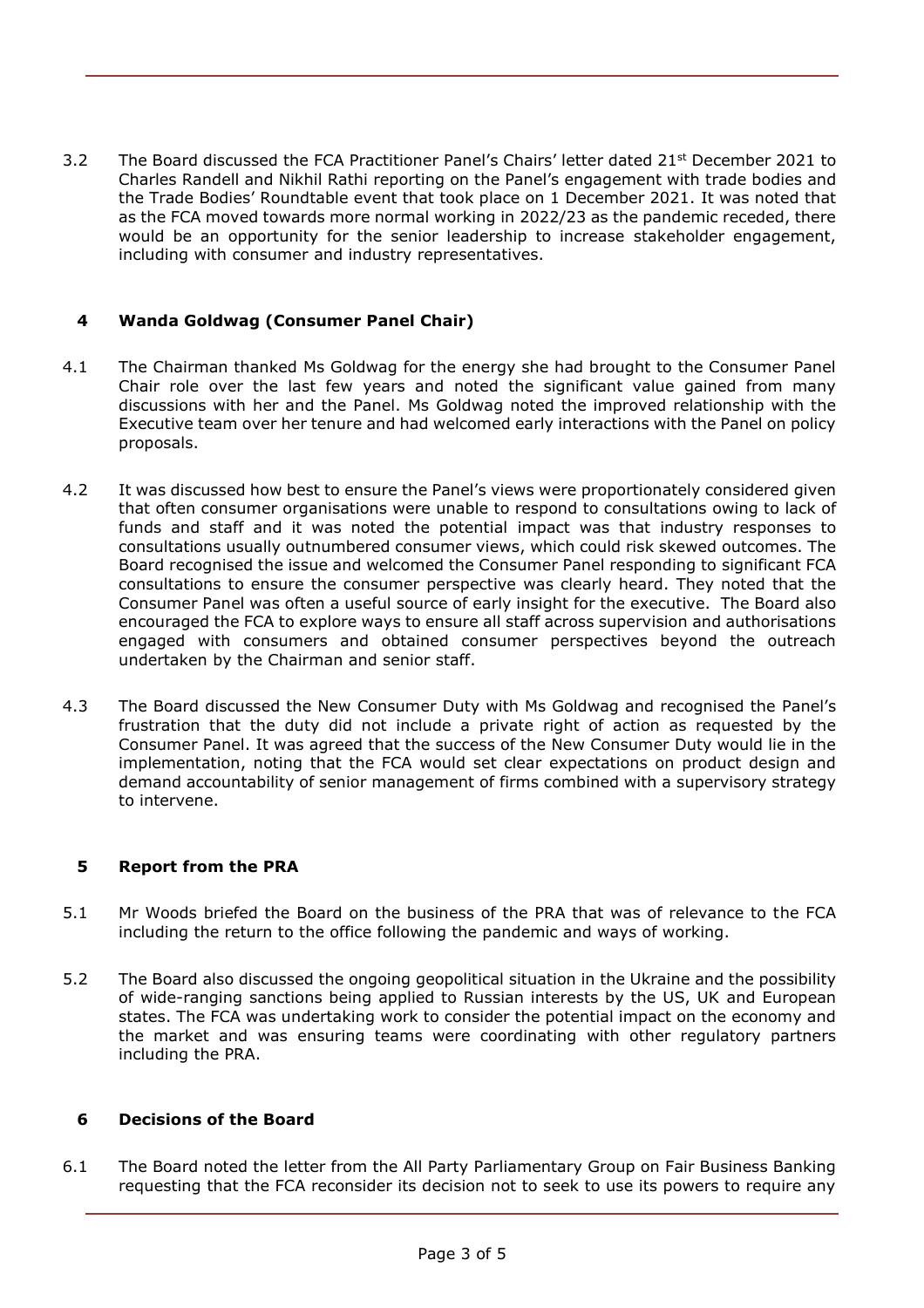further redress to be paid to Interest Rate Hedging Product customers. The Board **agreed**  that the FCA should not reconsider the Board's decisions of 30 September 2021 and that the letter had raised no material points that had not been previously considered by the Board.

In line with the usual process, the Board **delegated** authority to the Accountable Executive for the IRHP review (Mark Steward) to decide in any similar future cases whether the requestor had made material points and to sign off any response, sighting the IRHP Board Sub-Committee on any response. The Board further **agreed** that the FCA should publish its response to the APPG.

- 6.2 The Board noted the action log and **approved** those requested for extension or closure.
- 6.3 The Board noted the following decisions taken by written procedure:
	- i. To approve the minutes of  $23<sup>rd</sup>$  November and  $25<sup>th</sup>$  November 2021
	- ii. To approve the Interim Chair of the PSR
- 6.4 The Board **approved** the appointment of Jeannette Lichner as a member of the Audit Committee with immediate effect.
- 6.5 The Board **approved** the appointment of Mark Jones as a member of the FCA Markets Practitioner Panel from 28<sup>th</sup> January 2022 to 31<sup>st</sup> January 2025.
- 6.6 The Board considered how its governance should be modified to ensure that Environmental, Social and Governance issues were appropriately incorporated. In particular, the Board considered the advantages and disadvantages of appointing an Environmental Champion, reflecting that the FCA should hold itself to a similar standard to those it regulates. The Board asked for further Board governance proposals to be brought forward in relation to environmental issues.

## **7 BritainThinks Annual Stakeholder Research Findings**

- 7.1 The Board welcomed the findings from the FCA's ninth annual external stakeholder survey aimed at understanding stakeholder perceptions for the year and to compare with previous results. The findings would be used to inform business planning and the ongoing implementation of the FCA Communications Strategy.
- 7.2 The Board discussed the findings as outlined in the report and noted the key themes identified where further consideration was suggested including demonstrating forward planning and proactivity, leading with actions and outcomes and working to increase visibility and accessibility. The Board reflected that there had been a significant internal focus in the last year and many of the executive team had joined the FCA part way through the year, with the result that the timing of the survey may have impacted some of the responses. It was noted that the survey took place also before the range of announcements from the FCA in December in relation to various policy and enforcement matters. It was agreed that the FCA communications strategy should consider how to reach consumers and other stakeholders most effectively and ensure that messages about the FCA's priorities and work programmes are clearly disseminated.